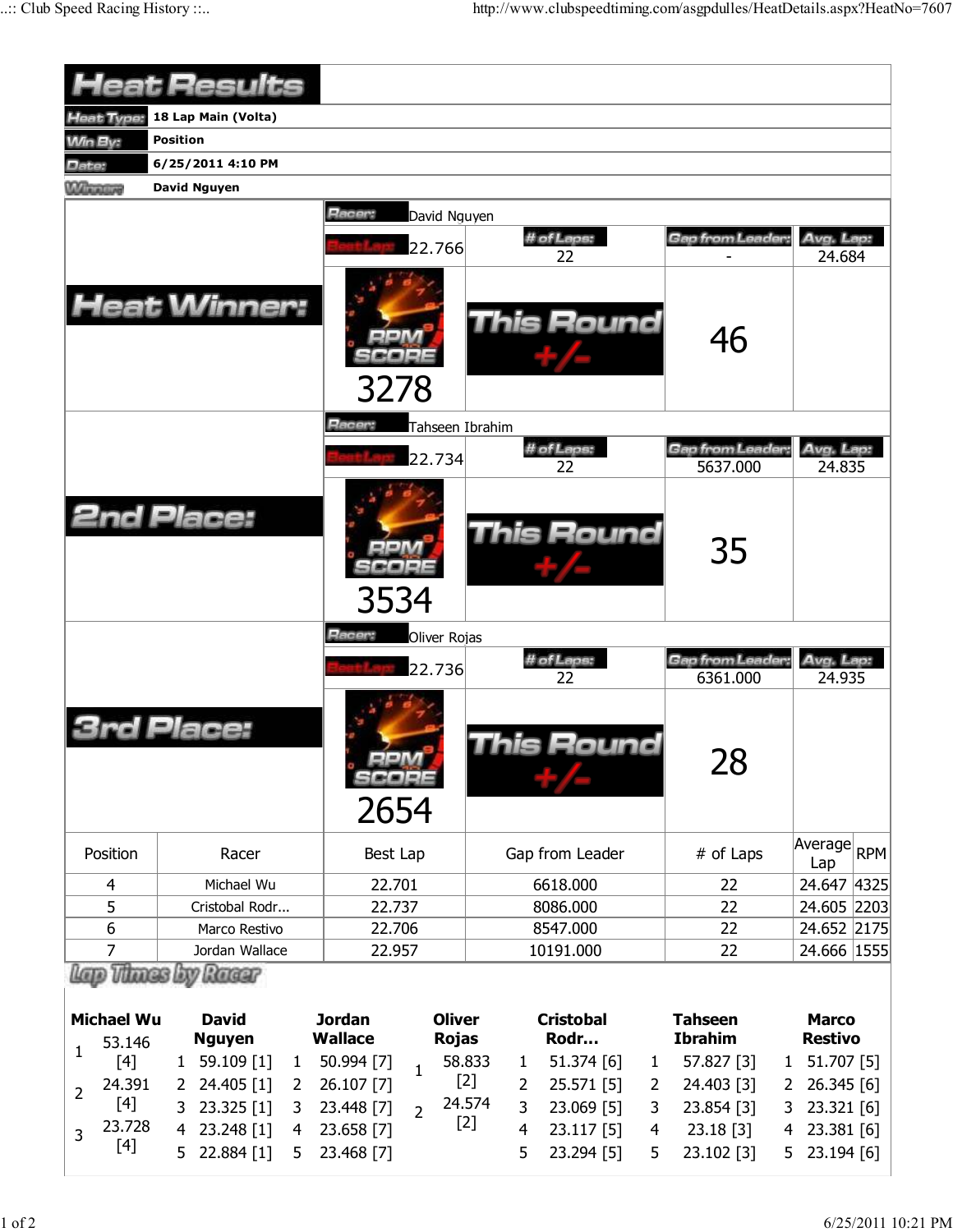| <b>Oliver</b>     |                                                                                                                                                                                                                                         |    |                               |    |                                 |        |                        |                          |            |    |                                  |                                |               |  |
|-------------------|-----------------------------------------------------------------------------------------------------------------------------------------------------------------------------------------------------------------------------------------|----|-------------------------------|----|---------------------------------|--------|------------------------|--------------------------|------------|----|----------------------------------|--------------------------------|---------------|--|
| <b>Michael Wu</b> |                                                                                                                                                                                                                                         |    |                               |    |                                 |        | <b>Rojas</b>           |                          |            |    |                                  |                                |               |  |
| 4                 | 23.127<br>$[4]$                                                                                                                                                                                                                         |    |                               |    |                                 | 3      | 23.871<br>$[2]$        |                          |            |    |                                  |                                |               |  |
| 5                 | 23.114<br>$[4]$                                                                                                                                                                                                                         |    |                               |    |                                 | 4      | 23.138<br>$[2]$        |                          |            |    |                                  |                                |               |  |
| 6                 | 23.377<br>$[4]$                                                                                                                                                                                                                         |    |                               |    |                                 | 5      | 23.068<br>$[2]$        |                          |            |    |                                  |                                |               |  |
| 7                 | 23.259                                                                                                                                                                                                                                  |    |                               |    |                                 | 6      | 23.396<br>$[2]$        |                          |            |    |                                  |                                |               |  |
| 8                 | $23.82$ [4]                                                                                                                                                                                                                             |    | <b>David</b><br><b>Nguyen</b> |    | <b>Jordan</b><br><b>Wallace</b> | 7<br>8 | 23.56 [2]<br>23.78 [2] | <b>Cristobal</b><br>Rodr |            |    | <b>Tahseen</b><br><b>Ibrahim</b> | <b>Marco</b><br><b>Restivo</b> |               |  |
| 9                 | 23.454                                                                                                                                                                                                                                  | 6  | 23.002 [1]                    | 6  | 23.475 [7]                      |        | 23.216                 | 6                        | 22.965 [5] | 6  | 23.264 [3]                       | 6                              | 23.185 [6]    |  |
|                   | [4]                                                                                                                                                                                                                                     | 7  | 23.179 [1]                    | 7  | 23.152 [7]                      | 9      | $[2]$                  | 7                        | 22.942 [5] | 7  | 23.419 [3]                       | 7                              | 23.044 [6]    |  |
| 10                | 24.028                                                                                                                                                                                                                                  | 8  | 22.891 [1]                    | 8  | 22.957 [7]                      |        | 23.783                 | 8                        | 23.838 [5] | 8  | 23.876 [3]                       | 8                              | 23.044 [6]    |  |
|                   | [4]                                                                                                                                                                                                                                     | 9  | 23.072 [1]                    | 9  | 23.078 [7]                      | 10     | $[2]$                  | 9                        | 23.392 [5] | 9  | 23.3 [3]                         | 9                              | 23.417 [6]    |  |
| 11                | 22.841                                                                                                                                                                                                                                  |    | 10 22.987 [1]                 | 10 | 24.053 [7]                      | 11     | 22.858                 | 10                       | 24.113 [5] | 10 | 23.743 [3]                       | 10                             | 25.001 [6]    |  |
|                   | $[4]$<br>22.914                                                                                                                                                                                                                         |    | 11 22.902 [1]                 | 11 | 23.775 [7]                      |        | $[2]$                  | 11                       | 23.081 [5] | 11 | $23.19$ [3]                      |                                | 11 23.545 [6] |  |
| 12                | $[4]$                                                                                                                                                                                                                                   | 12 | 23.19 [1]                     | 12 | 23.147 [7]                      | 12     | 22.883                 | 12                       | 23.083 [5] | 12 | 22.98 [3]                        |                                | 12 22.908 [6] |  |
|                   | 23.039                                                                                                                                                                                                                                  |    | 13 22.987 [1]                 | 13 | 23.254 [7]                      |        | $[2]$                  | 13                       | 22.959 [5] | 13 | 22.823 [3]                       |                                | 13 22.961 [6] |  |
| 13                | $[4] % \includegraphics[width=0.9\columnwidth]{figures/fig_1a} \caption{The figure shows the number of times, and the number of times, and the number of times, and the number of times, are indicated with the same.} \label{fig:1} %$ |    | 14 22.913 [1]                 | 14 | 23.183 [7]                      | 13     | 22.952                 | 14                       | 23.069 [5] | 14 | 22.784 [3]                       |                                | 14 23.102 [6] |  |
| 14                | 22.735                                                                                                                                                                                                                                  |    | 15 23.009 [1]                 | 15 | 23.231 [7]                      |        | $[2]$                  | 15                       | 22.737 [5] | 15 | 22.734 [3]                       |                                | 15 22.975 [6] |  |
|                   | $[4]$                                                                                                                                                                                                                                   |    | 16 22.766 [1]                 | 16 | 23.067 [7]                      | 14     | 22.843<br>$[2]$        | 16                       | 22.987 [5] | 16 | 22.92 [3]                        |                                | 16 22.97 [6]  |  |
| 15                | 22.701                                                                                                                                                                                                                                  |    | 17 22.825 [1]                 | 17 | 22.985 [7]                      |        | 22.839                 | 17                       | 23.037 [5] | 17 | 24.195 [2]                       |                                | 17 22.706 [6] |  |
|                   |                                                                                                                                                                                                                                         |    | 18 22.938 [1]                 | 18 | 23.13 [7]                       | 15     | $[2]$                  | 18                       | 24.496 [5] | 18 | 23.241 [2]                       |                                | 18 23.165 [6] |  |
| 16                | 22.816                                                                                                                                                                                                                                  |    | 19 22.859 [1]                 | 19 | 23.206 [7]                      |        | 22.911                 | 19                       | $23.1$ [5] | 19 | 22.941 [2]                       |                                | 19 23.098 [6] |  |
|                   | [4]<br>17 24.27 [4]                                                                                                                                                                                                                     |    | 20 22.836 [1]                 | 20 | 23.103 [7]                      | 16     | $[2]$                  | 20                       | 23.063 [5] | 20 | 22.782 [2]                       |                                | 20 23.216 [6] |  |
|                   | 23.995                                                                                                                                                                                                                                  | 21 | 22.95 [1]                     | 21 | 23.216 [7]                      | 17     | 24.717                 | 21                       | 23.066 [5] | 21 | 22.87 [2]                        | 21                             | $23.11$ [6]   |  |
| 18                | $[4]$                                                                                                                                                                                                                                   |    | 22 22.782 [1]                 | 22 | 22.974 [7]                      |        | $[3]$                  | 22                       | 22.964 [5] | 22 | 22.946 [2]                       |                                | 22 22.959 [6] |  |
|                   | 22.879                                                                                                                                                                                                                                  |    |                               |    |                                 | 18     | 23.974                 |                          |            |    |                                  |                                |               |  |
| 19                |                                                                                                                                                                                                                                         |    |                               |    |                                 |        | $[3]$                  |                          |            |    |                                  |                                |               |  |
| 20                | 23.005<br>$[4]$                                                                                                                                                                                                                         |    |                               |    |                                 | 19     | 22.875<br>$[3]$        |                          |            |    |                                  |                                |               |  |
| 21                | 22.818<br>$[4]$                                                                                                                                                                                                                         |    |                               |    |                                 | 20     | 22.808<br>$[3]$        |                          |            |    |                                  |                                |               |  |
| 22                | 22.779<br>$[4]$                                                                                                                                                                                                                         |    |                               |    |                                 | 21     | 22.955<br>$[3]$        |                          |            |    |                                  |                                |               |  |
|                   |                                                                                                                                                                                                                                         |    |                               |    |                                 | 22     | 22.736<br>$[3]$        |                          |            |    |                                  |                                |               |  |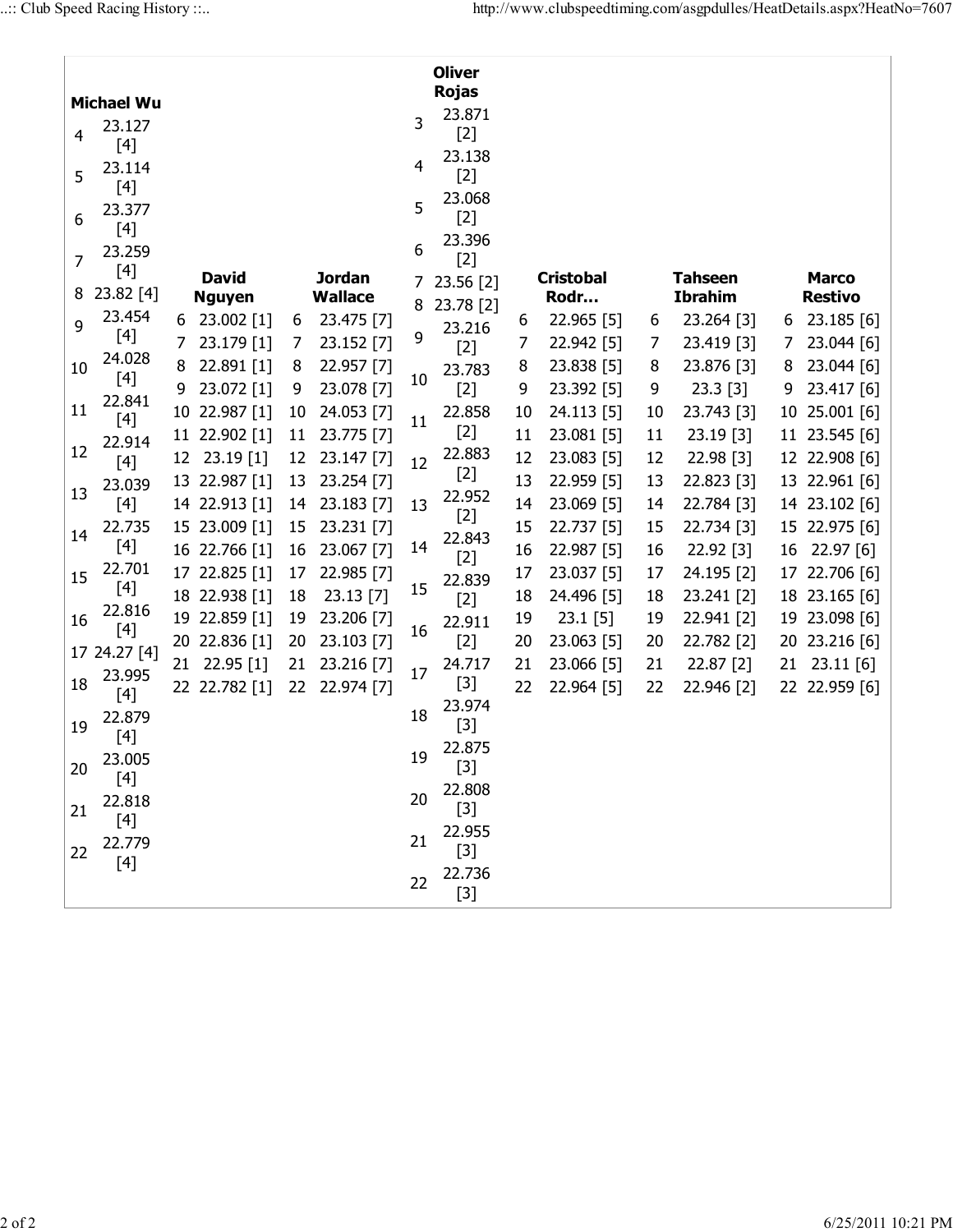|                                    | <b>Heat Results</b>                          |                                             |                                                   |                               |                               |  |  |  |  |  |  |
|------------------------------------|----------------------------------------------|---------------------------------------------|---------------------------------------------------|-------------------------------|-------------------------------|--|--|--|--|--|--|
| <b>Heat Type:</b>                  | 18 Lap Main (Volta)                          |                                             |                                                   |                               |                               |  |  |  |  |  |  |
| <b>Min By:</b>                     | <b>Position</b>                              |                                             |                                                   |                               |                               |  |  |  |  |  |  |
| Date:                              | 6/25/2011 4:00 PM                            |                                             |                                                   |                               |                               |  |  |  |  |  |  |
| <b>Winners</b>                     | <b>Bartosz Nowako</b>                        |                                             |                                                   |                               |                               |  |  |  |  |  |  |
|                                    |                                              | Racer:<br>Bartosz Nowako<br>23.052          | # of Laps:<br>22                                  | Gap from Leader               | Avg. Lap:<br>24.437           |  |  |  |  |  |  |
|                                    | <b>Heat Winner:</b>                          | 1434                                        | <b>This Round</b>                                 | 51                            |                               |  |  |  |  |  |  |
|                                    |                                              | Racer:<br><b>Vincent Lee</b>                | # of Laps:                                        | Gap from Leader:<br>Avg. Lap: |                               |  |  |  |  |  |  |
|                                    |                                              | 23.178                                      | 22                                                | 4891.000                      | 24.524                        |  |  |  |  |  |  |
|                                    | <b>2nd Place:</b>                            | 1334                                        | <b>This Round</b>                                 | 35                            |                               |  |  |  |  |  |  |
|                                    |                                              | Racer:<br><b>William Shively</b>            |                                                   |                               |                               |  |  |  |  |  |  |
|                                    |                                              | 23.213                                      | # of Laps:                                        | Gap from Leader               | Avg. Lap:                     |  |  |  |  |  |  |
|                                    | Place:                                       | $=1.41\,\mathrm{m}$<br>se a e s<br>1591     | 22<br>his Round                                   | 5674.000<br>28                | 24.628                        |  |  |  |  |  |  |
| Position                           | Racer                                        | Best Lap                                    | Gap from Leader                                   | # of Laps                     | Average RPM<br>Lap            |  |  |  |  |  |  |
| 4                                  | Keith Shugarts                               | 23.243                                      | 6130.000                                          | 22                            | 24.612 1670                   |  |  |  |  |  |  |
| 5                                  | Rodney Rawlinson                             | 23.402                                      | 10229.000                                         | 22                            | 24.696 2573                   |  |  |  |  |  |  |
| 6                                  | E. Grube                                     | 23.472                                      | 15040.000                                         | 22                            | 24.889   1228                 |  |  |  |  |  |  |
| $\overline{7}$<br>themike          |                                              | 23.687                                      | 1L                                                | 21                            | 25.375 1224                   |  |  |  |  |  |  |
| <b>Keith</b>                       | <b><i>Things by</i></b><br>Racer<br>William  | <b>Rodney</b><br><b>Rawlinson</b>           | <b>Bartosz</b><br><b>Vincent</b><br>Nowako<br>Lee | themike                       | E. Grube                      |  |  |  |  |  |  |
| <b>Shugarts</b><br>43.327 [3]<br>1 | <b>Shively</b><br>43.371 [2]<br>$\mathbf{1}$ | 41.706 [5]<br>$\mathbf{1}$                  | 44.395 [1]<br>42.638<br>1                         | 40.697<br>1<br>$[7]$          | 41.585<br>$\mathbf{1}$<br>[6] |  |  |  |  |  |  |
| 25.977 [4]<br>2                    | 26.146 [3]<br>2                              | $\mathbf{1}$<br>25.88 [5]<br>$\overline{2}$ | $[4]$<br>24.998 [1]<br>$\overline{2}$             | 25.708                        | 26.743                        |  |  |  |  |  |  |
| 23.696 [4]<br>3                    | 23.998 [3]<br>3                              | 23.901 [5]<br>3                             | 24.673<br>3<br>23.588 [1]                         | $\overline{2}$<br>[6]         | $\overline{2}$<br>$[7]$       |  |  |  |  |  |  |
| 23.775 [4]<br>4                    | 23.664 [3]<br>4                              | $\overline{2}$<br>23.999 [5]<br>4           | $[2]$<br>23.518 [1]<br>4                          | 24.044<br>$\overline{3}$      | 23.945<br>$\overline{3}$      |  |  |  |  |  |  |
| 23.882 [4]<br>5                    | 24.086 [3]<br>5                              | 24.244 [5]<br>5                             | 5<br>24.154 [1]                                   | [6]                           | $[7]$                         |  |  |  |  |  |  |